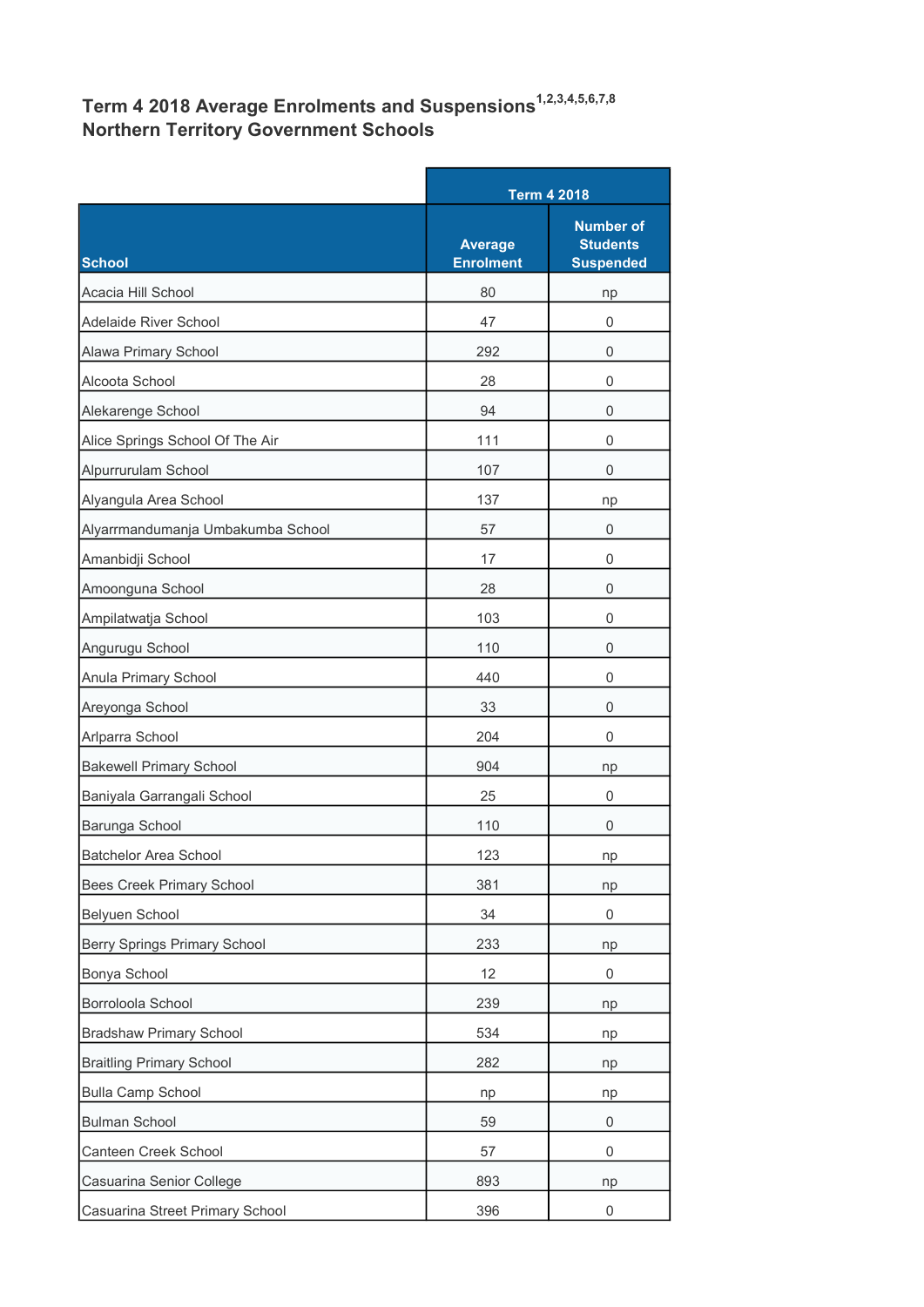| Centralian Middle School         | 288   | 23          |
|----------------------------------|-------|-------------|
| Centralian Senior College        | 337   | np          |
| Clyde Fenton Primary School      | 211   | np          |
| Darwin High School               | 1,261 | np          |
| Darwin Middle School             | 798   | np          |
| Douglas Daly School              | 16    | 0           |
| Dripstone Middle School          | 496   | 16          |
| <b>Driver Primary School</b>     | 521   | np          |
| Dundee Beach School              | 16    | 0           |
| Durack Primary School            | 485   | np          |
| <b>Elliott School</b>            | 67    | 0           |
| Epenarra School                  | 66    | np          |
| Finke School                     | 34    | 0           |
| Forrest Parade School            | 77    | 0           |
| Gapuwiyak School                 | 189   | 0           |
| Gillen Primary School            | 240   | np          |
| Girraween Primary School         | 498   | np          |
| <b>Gray Primary School</b>       | 382   | np          |
| Gunbalanya School                | 261   | 0           |
| Haasts Bluff School              | 30    | np          |
| Harts Range School               | 63    | 0           |
| Henbury School                   | 133   | np          |
| Howard Springs Primary School    | 281   | np          |
| <b>Humpty Doo Primary School</b> | 424   | np          |
| Imanpa School                    | 14    | 0           |
| Jabiru Area School               | 193   | np          |
| Jilkminggan School               | 100   | np          |
| Jingili Primary School           | 337   | 0           |
| Kalkaringi School                | 168   | np          |
| Karama Primary School            | 199   | np          |
| Katherine High School            | 559   | 15          |
| Katherine School Of The Air      | 162   | 0           |
| Katherine South Primary School   | 395   | np          |
| Kiana School                     | np    | np          |
| Kintore Street School            | 52    | $\mathbf 0$ |
| Lajamanu School                  | 189   | np          |
| Laramba School                   | 58    | 0           |
| Larapinta Primary School         | 365   | np          |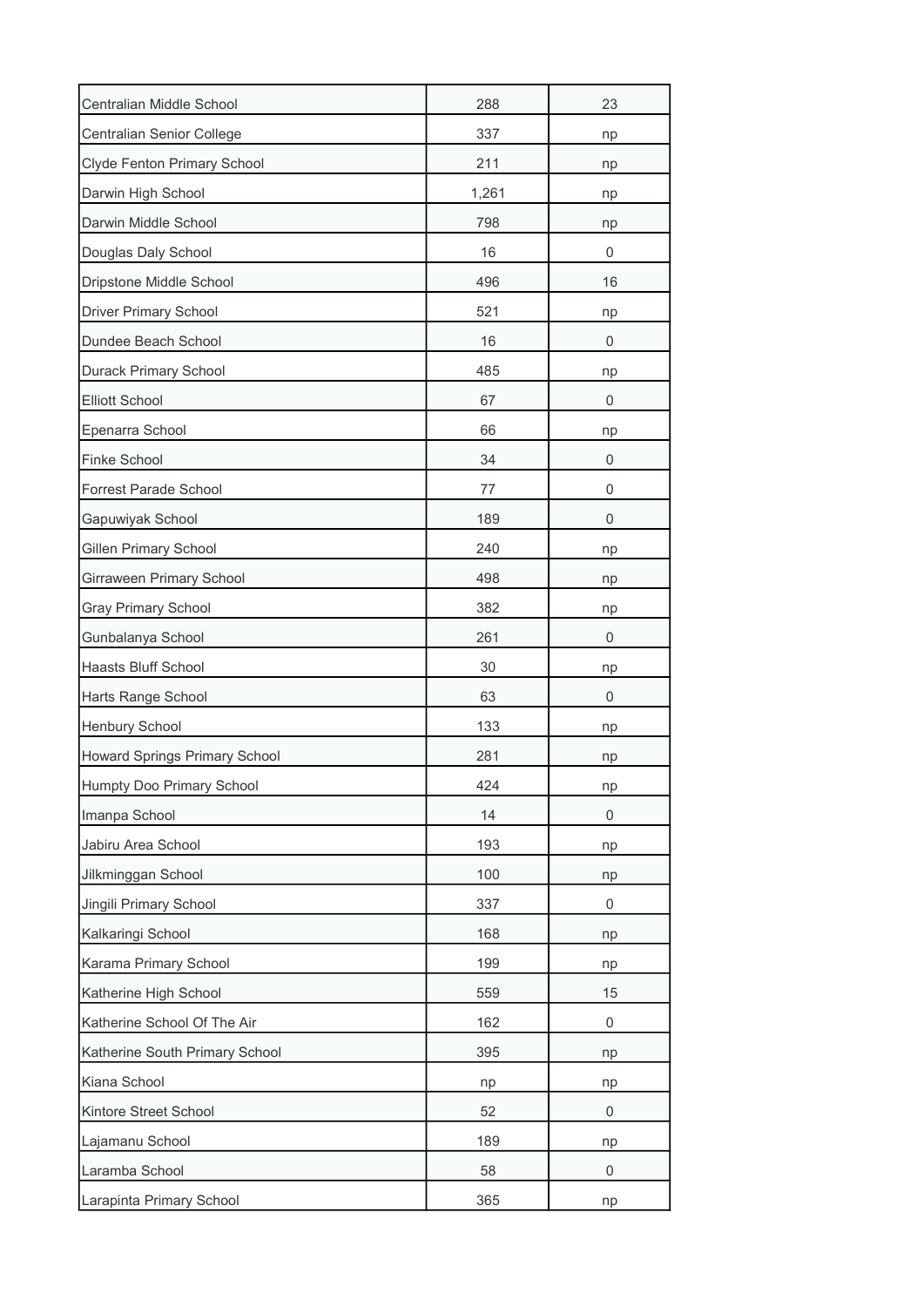| Larrakeyah Primary School                       | 475 | 0  |
|-------------------------------------------------|-----|----|
| Leanyer Primary School                          | 579 | np |
| Ludmilla Primary School                         | 98  | np |
| MacFarlane Primary School                       | 239 | np |
| Malak Primary School                            | 231 | np |
| Mamaruni School                                 | 47  | 0  |
| Maningrida College                              | 525 | 0  |
| Manunda Terrace Primary School                  | 186 | np |
| Manyallaluk School                              | 28  | 0  |
| Mataranka School                                | 36  | 0  |
| Mbunghara School                                | 15  | 0  |
| Middle Point School                             | 24  | 0  |
| Milikapiti School                               | 67  | 0  |
| Milingimbi School                               | 365 | 0  |
| Millner Primary School                          | 215 | np |
| Milyakburra School                              | 23  | 0  |
| Minyerri School                                 | 157 | np |
| Moil Primary School                             | 210 | np |
| Moulden Primary School                          | 312 | np |
| Mount Allan School                              | 49  | 0  |
| Mulga Bore School                               | 13  | 0  |
| Murray Downs School                             | 15  | 0  |
| Mutitjulu School                                | 42  | 0  |
| Nakara Primary School                           | 593 | np |
| Nemarluk School                                 | 153 | 0  |
| Neutral Junction School                         | 29  | 0  |
| Newcastle Waters School                         | 17  | 0  |
| Nganambala School                               | 25  | 0  |
| Nganmarriyanga School                           | 142 | 0  |
| Ngukurr School                                  | 269 | np |
| Nhulunbuy High School                           | 293 | np |
| Nhulunbuy Primary School                        | 439 | np |
| Nightcliff Middle School                        | 284 | 17 |
| <b>Nightcliff Primary School</b>                | 635 | 0  |
| Northern Territory School of Distance Education | 527 | 0  |
| Ntaria School                                   | 186 | np |
| Numbulwar School                                | 142 | 0  |
| Nyirripi School                                 | 32  | 0  |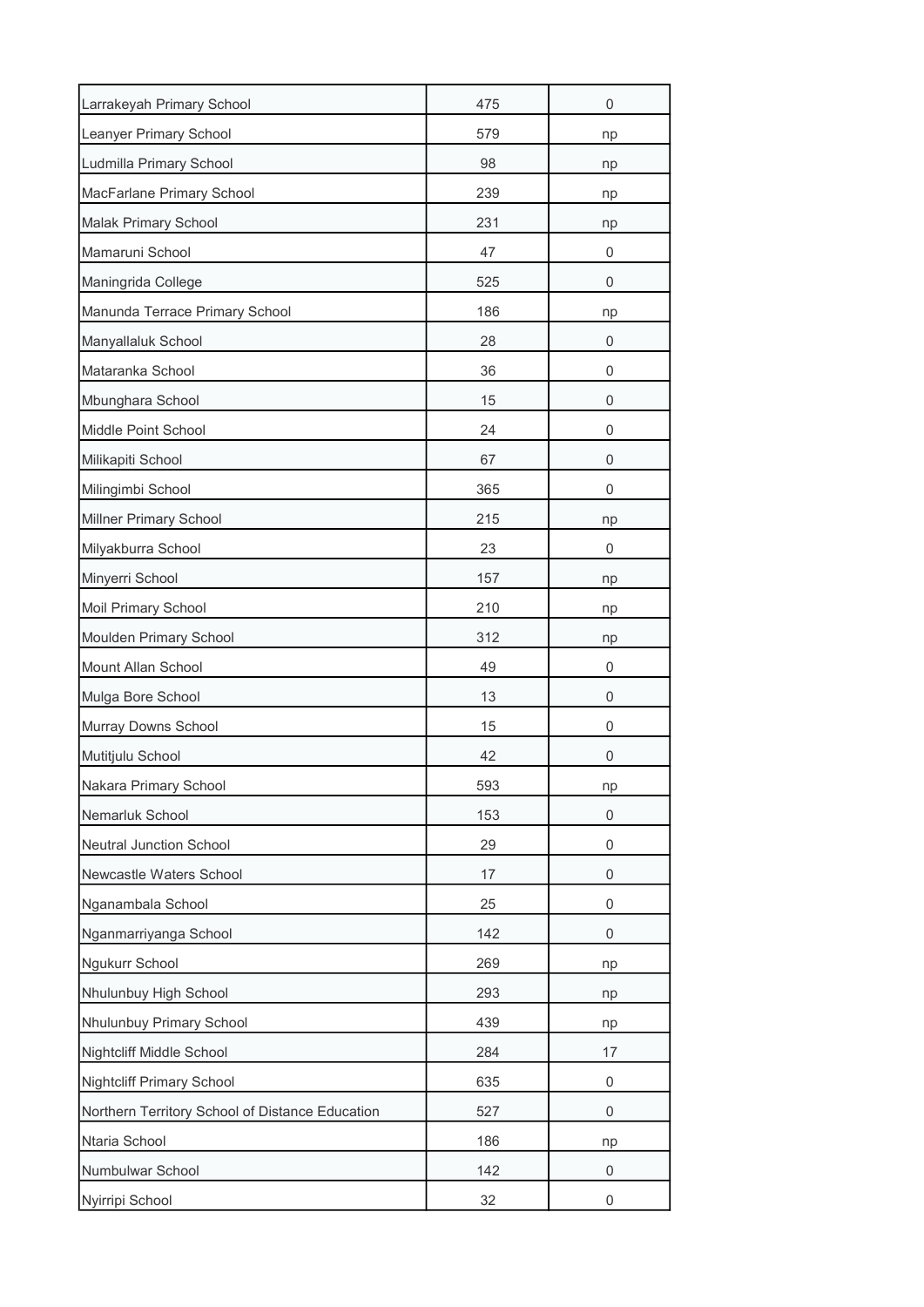| Palmerston College                  | 1,046 | 49          |
|-------------------------------------|-------|-------------|
| Papunya School                      | 153   | np          |
| Parap Primary School                | 506   | np          |
| Peppimenarti School                 | 40    | 0           |
| Pigeon Hole School                  | 30    | 0           |
| Pine Creek School                   | 36    | 0           |
| Pularumpi School                    | 63    | 0           |
| Ramingining School                  | 263   | np          |
| Robinson River School               | 50    | 0           |
| Rockhampton Downs School            | 32    | 0           |
| Rosebery Primary School             | 555   | np          |
| Ross Park Primary School            | 497   | 0           |
| Sadadeen Primary School             | 241   | np          |
| Sanderson Middle School             | 390   | 21          |
| Shepherdson College                 | 431   | 0           |
| <b>Stirling School</b>              | 14    | 0           |
| <b>Stuart Park Primary School</b>   | 646   | 0           |
| Taminmin College                    | 1,044 | 92          |
| <b>Tennant Creek High School</b>    | 141   | np          |
| <b>Tennant Creek Primary School</b> | 388   | np          |
| <b>Timber Creek School</b>          | 44    | 0           |
| <b>Tipperary Station School</b>     | np    | np          |
| Titjikala School                    | 36    | 0           |
| Ti Tree School                      | 88    | 0           |
| Top End School of Flexible Learning | 88    | 0           |
| Urapunga School                     | 23    | 0           |
| Wagaman Primary School              | 308   | 0           |
| Wallace Rockhole School             | 17    | 0           |
| Walungurru School                   | 58    | 0           |
| Wanguri Primary School              | 384   | np          |
| Warruwi School                      | 78    | 0           |
| Watarrka School                     | 15    | np          |
| Watiyawanu School                   | 59    | $\mathbf 0$ |
| Willowra School                     | 82    | 0           |
| Woodroffe Primary School            | 458   | np          |
| Woolaning School                    | np    | np          |
| Woolianna School                    | 49    | 0           |
| <b>Wugularr School</b>              | 110   | np          |